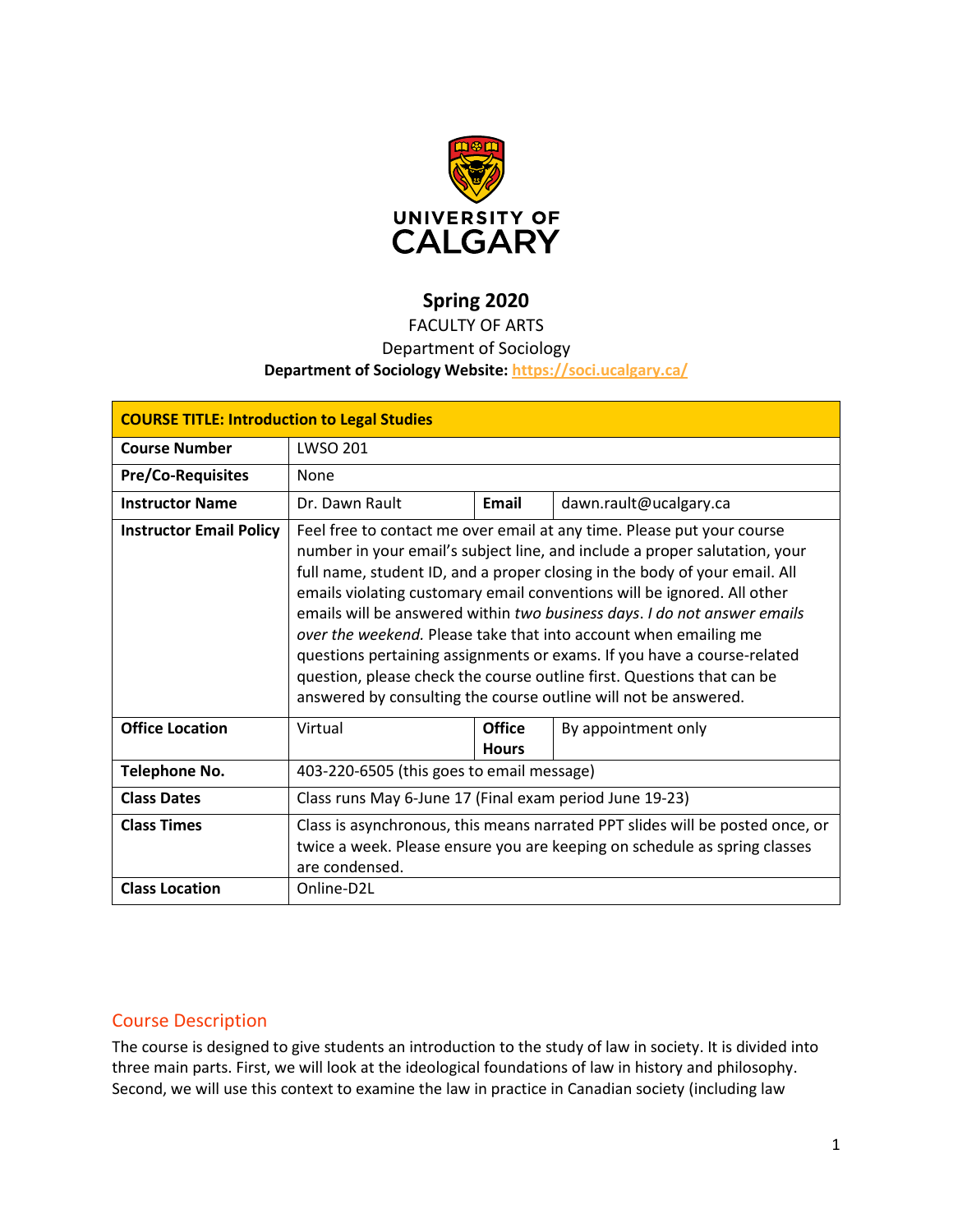enforcement, courts and corrections). Finally, the course considers different theoretical approaches to the law.

# Course Objectives/Learning Outcomes

By the end of the course students should be able to critically evaluate legal, philosophical, and theoretical texts and a variety of other materials. Students will also become more comfortable discussing the ways in which the law, politics, and society influence each other and how the law in Canada and other liberal democracies is made and reformed over time.

## Course Format

For this semester, the course will run asynchronous online through D2L. I will post all narrated PPT lectures slides, and all other course materials on D2L. Students should check D2L for all course announcements.

# Required Textbooks, Readings, Materials, Electronic Resources

Because the spring semester is condensed you are asked to please choose **ONE** of the texts listed below and read the whole text. You will be asked to complete a written assignment on your chosen text. Please begin reading the text immediately so you have sufficient time to finish the text and complete your assignment during this condensed semester.

#1 Edmund Burke, *Reflections on the Revolution in France*, edited by J.G.A. Pocock (Indianapolis: Hackett Publishing, 1987) [originally published 1790]

**OR**

#2 John Locke, *Second Treatise of Government*, edited by C.B. Macpherson (Indianapolis: Hackett Publishing, 1980) [originally published 1690]

\*\*\*Additional readings will be posted on D2L throughout the semester

Both of these texts can be found online for free. They are also available through online vendors, but because of shipping delays, I would encourage you to find an online version. The Locke text is available as an audiobook as an additional option. Please start reading your text immediately.

# Schedule of Lectures and Readings

| LWSO 201 Schedule                                                 |
|-------------------------------------------------------------------|
| *Schedule subject to change, additional readings will be assigned |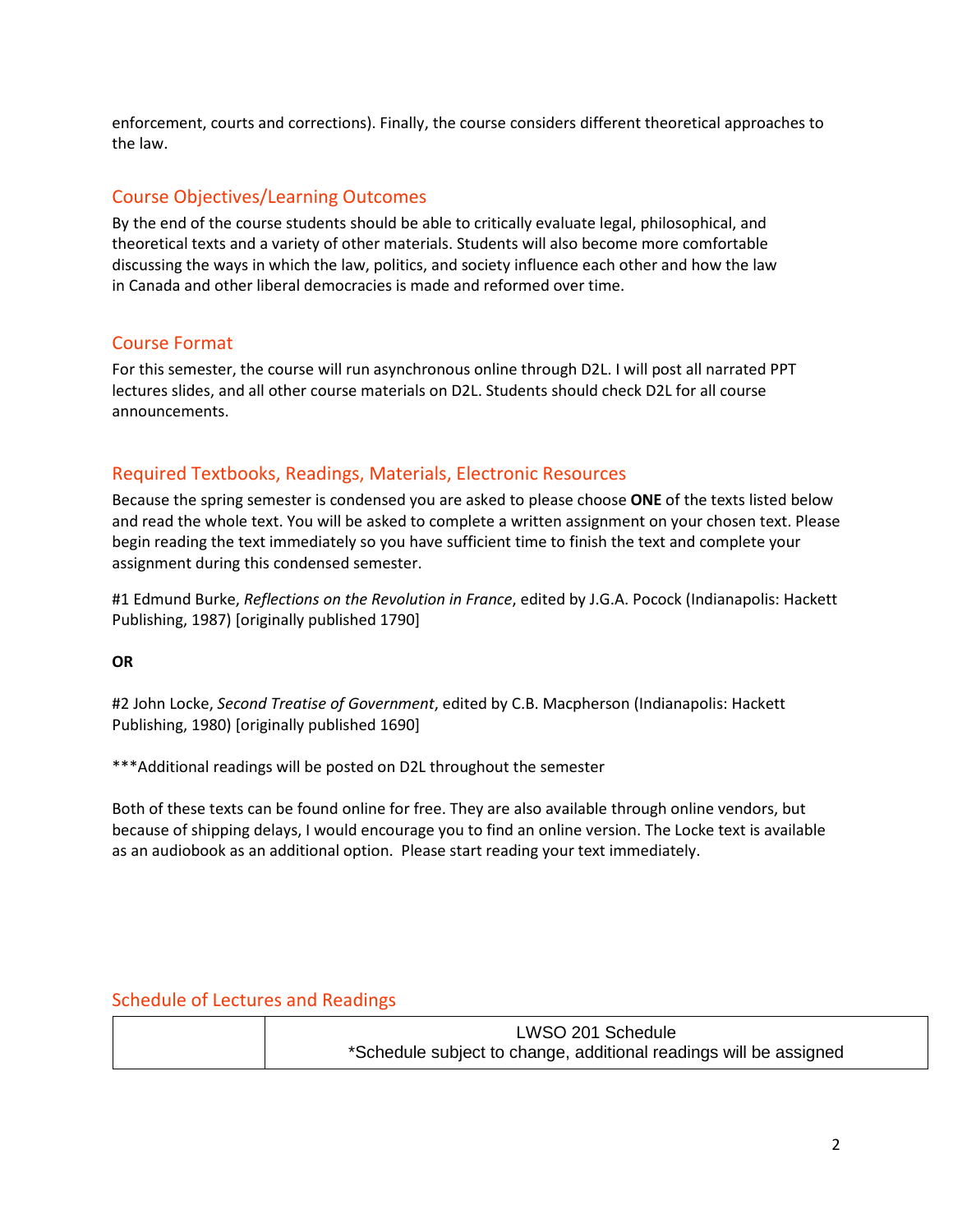| Week 1<br>Week of May 4   | Welcome to Law and Society<br>Please begin reading the Edmund Burke OR John Locke text<br>*D2L discussion board participation #1 (due May 10 before midnight)                          |
|---------------------------|----------------------------------------------------------------------------------------------------------------------------------------------------------------------------------------|
| Week 2<br>Week of May 11  | Theories of Law and Justice<br>Continue reading Burke OR Locke text<br>*Critical Reflection #1 (due May 17 before midnight-D2L Dropbox)*                                               |
| Week 3<br>Week of May 18  | Law Enforcement<br>Continue reading Burke OR Locke text<br>*D2L discussion board participation #2 (due May 24 before midnight)                                                         |
| Week 4<br>Week of May 25  | Law Enforcement<br>Continue reading Burke OR Locke text<br>*Critical Reflection #2 (due May 31 before midnight-D2L Dropbox)*<br>*2-Hour timed Midterm-Friday, June 5th (open 24 hours) |
| Week 5<br>Week of June 1  | <b>Canadian Courts</b><br>Supplemental readings/materials on D2L<br>*D2L discussion board participation #3 (due June 7 before midnight)                                                |
| Week 6<br>Week of June 8  | The Canadian Constitution<br>Supplemental readings/materials on D2L<br>*Burke or Locke Essay Due June 14 (before midnight-D2L Dropbox)*                                                |
| Week 7<br>Week of June 15 | Corrections<br>Supplemental readings/materials on D2L<br>*Critical Reflection #3 (due June 21 before midnight-D2L Dropbox)*                                                            |

# Methods of Assessment and Grading Weights

Midterm Exam-20%

• The midterm exam will consist of multiple choice, true/false, and short answer questions. It will be administered online using the D2L quiz function. This timed 2-hour exam will be open on D2L for a 24-hour period.

Final Exam-25%

- The final exam will consist of multiple choice, true/false and short answer questions.
- The final exam is scheduled by the registrar but administered online using the D2L quiz function. You will have 2 hours to complete your final exam, but it can be written any time during a 24-hour period.
- **Students will Accommodations:** If your exam accommodation requires additional time, I will facilitate that through D2L. If you require additional supports, please get in touch.

Critical Reflections-15% (3 x 5% each)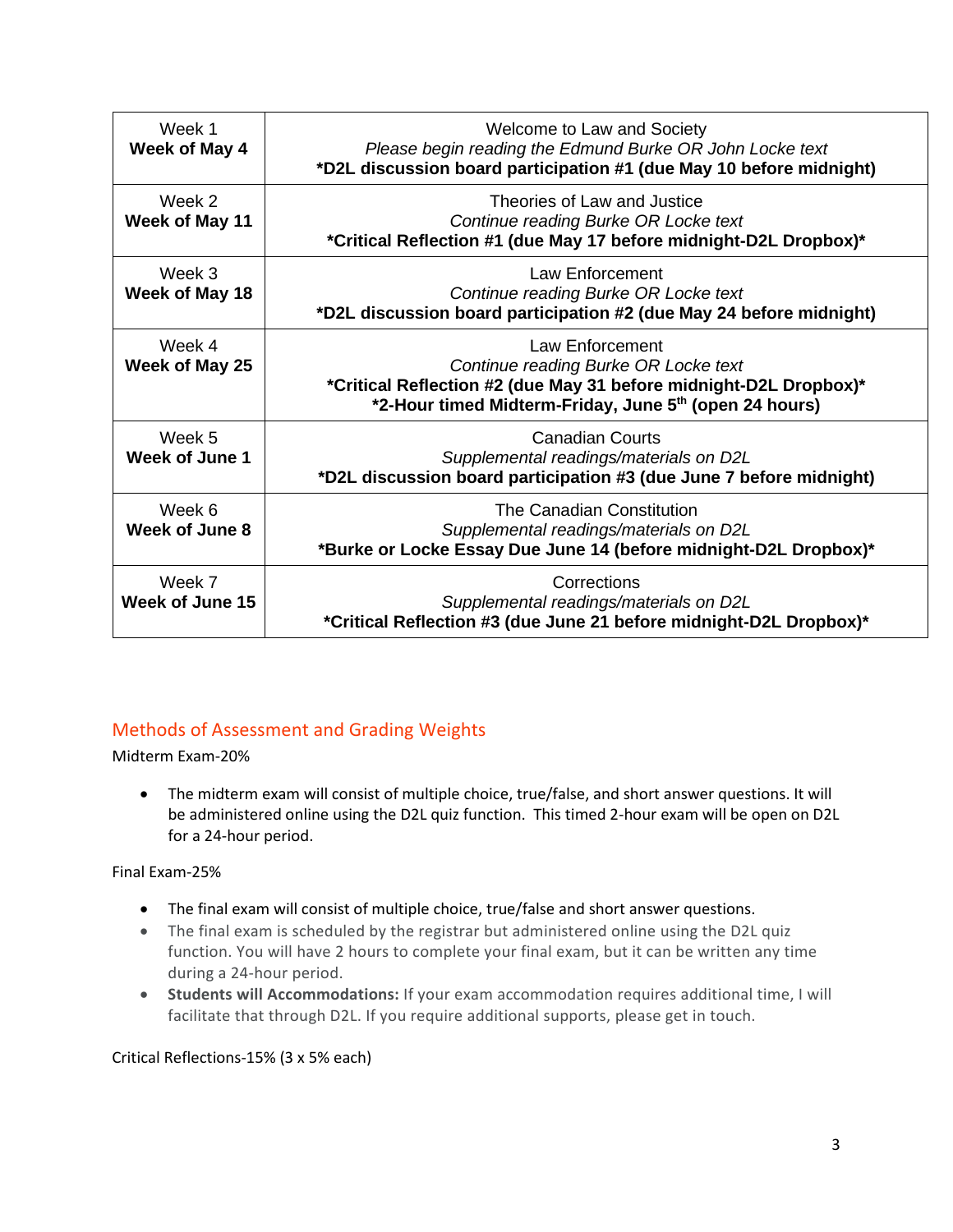• You are asked to complete 3 unique critical reflections throughout the semester, submitted to me through D2L. Each reflection should be approximately 500 words in length. Additional details are posted on D2L. Please carefully follow the directions. Late submissions will be docked 5% per day.

Burke OR Locke Response (30%)

• This assignment will involve critical responses to the assigned readings by John Locke OR Edmund Burke. Additional details are posted on D2L. Please carefully follow the directions. Late submissions will be docked 5%/per day.

Discussion board participation (3 discussions worth a total of 10%)

• You are asked to engage with your classmates using the D2L discussion platform. Please check the schedule for deadlines. Late submissions will not be accepted (meaning you will receive 0%)

## Final Exam Information

• The final exam will be scheduled by the office of the registrar.

## Grading Scale

Letter grades will be assigned and submitted to the registrar based on the following scale:

| Grade        | <b>Percent range</b> | <b>Grade Point Value</b> | <b>Description</b>                                                                    |
|--------------|----------------------|--------------------------|---------------------------------------------------------------------------------------|
| A+           | $96 - 100%$          | 4.0                      | Outstanding performance                                                               |
| Α            | $90 - 95.99%$        | 4.0                      | <b>Excellent performance</b>                                                          |
| А-           | $85 - 89.99\%$       | 3.7                      | Approaching excellent performance                                                     |
| $B+$         | $80 - 84.99%$        | 3.3                      | Exceeding good performance                                                            |
| B            | $75 - 79.99\%$       | 3.0                      | Good performance                                                                      |
| <b>B-</b>    | $70 - 74.99%$        | 2.7                      | Approaching good performance                                                          |
| $C+$         | $67 - 69.99%$        | 2.3                      | Exceeding satisfactory performance                                                    |
| $\mathsf{C}$ | $63 - 66.99%$        | 2.0                      | Satisfactory performance                                                              |
| $C -$        | $59 - 62.99%$        | 1.7                      | Approaching satisfactory performance                                                  |
| D+           | $55 - 58.99\%$       | 1.3                      | Marginal pass. Insufficient preparation for<br>subsequent courses in the same subject |
| D            | $50 - 54.99%$        | 1.0                      | Minimal Pass. Insufficient preparation for<br>subsequent courses in the same subject. |
| F            | <50%                 | 0                        | Failure. Did not meet course requirements.                                            |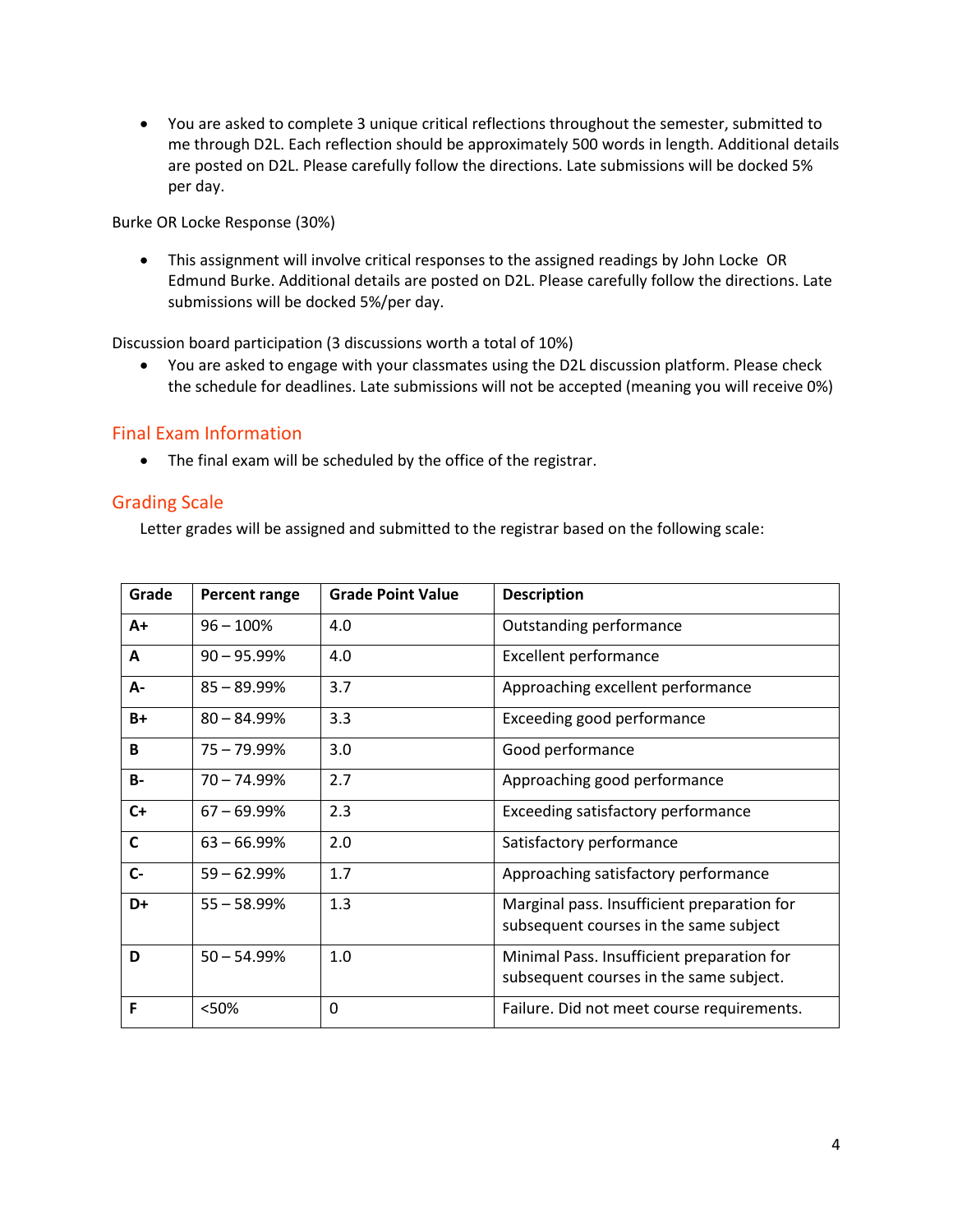## Grade Reappraisal

.

*Within one week* of the date the exam/assignment is returned, students seeking reappraisal of examinations or assignments must submit a written response to me explaining the basis for reconsideration of one's mark. I will reconsider the grade assigned and will then book a time with the student to discuss his or her work and rationale. It should be noted that a *re-assessed grade may be raised, lowered, or remain the same.*

## Handing in Papers, Assignments

- 1. The main Sociology Department office does not deal with any course-related matters. Please speak directly to your instructor.
- 2. **Protection of Privacy:** The Freedom of Information and Protection of Privacy (FOIPP) legislation does not allow students to retrieve any course material from public places. Anything that requires handing back will be returned directly during class or office hours. If students are unable to pick up their assignments from the instructor, they can provide the instructor with a stamped, self-addressed envelope to be used for the return of the assignment. Private information related to the individual student is treated with the utmost regard by the faculty at the University of Calgary
- 3. Final grades are not posted by the Sociology Department. They are only available online.

### Research Ethics

Students are advised that any research with human subjects – including any interviewing (even with friends and family), opinion polling, or unobtrusive observation – must have the approval of the Faculty Ethics Committee. In completing course requirements, students must not undertake any human subjects research without discussing their plans with the instructor, to determine if ethics approval is required.

## Copyright Legislation

All students are required to read the University of Calgary policy on Acceptable Use of Material Protected by Copyright [\(https://www.ucalgary.ca/policies/files/policies/acceptable-use-of-material](https://www.ucalgary.ca/policies/files/policies/acceptable-use-of-material-protected-by-copyright-policy.pdf)[protected-by-copyright-policy.pdf\)](https://www.ucalgary.ca/policies/files/policies/acceptable-use-of-material-protected-by-copyright-policy.pdf) and requirements of the Copyright Act [\(https://laws](https://laws-lois.justice.gc.ca/eng/acts/C-42/index.html)[lois.justice.gc.ca/eng/acts/C-42/index.html\)](https://laws-lois.justice.gc.ca/eng/acts/C-42/index.html) to ensure they are aware of the consequences of unauthorized sharing of course materials (including instructor notes, electronic versions of textbooks etc.). Students who use material protected by copyright in violation of this policy may be disciplined under the Non-Academic Misconduct Policy.

### Instructor Intellectual Property

Course materials created by professor(s) (including course outlines, presentations and posted notes, labs, case studies, assignments and exams) remain the intellectual property of the professor(s). These materials may NOT be reproduced, redistributed or copied without the explicit consent of the professor. \*\*\*For example, if any exam information is redistributed, academic misconduct will be pursued\*\*\*The posting of course materials to third party websites such as note-sharing sites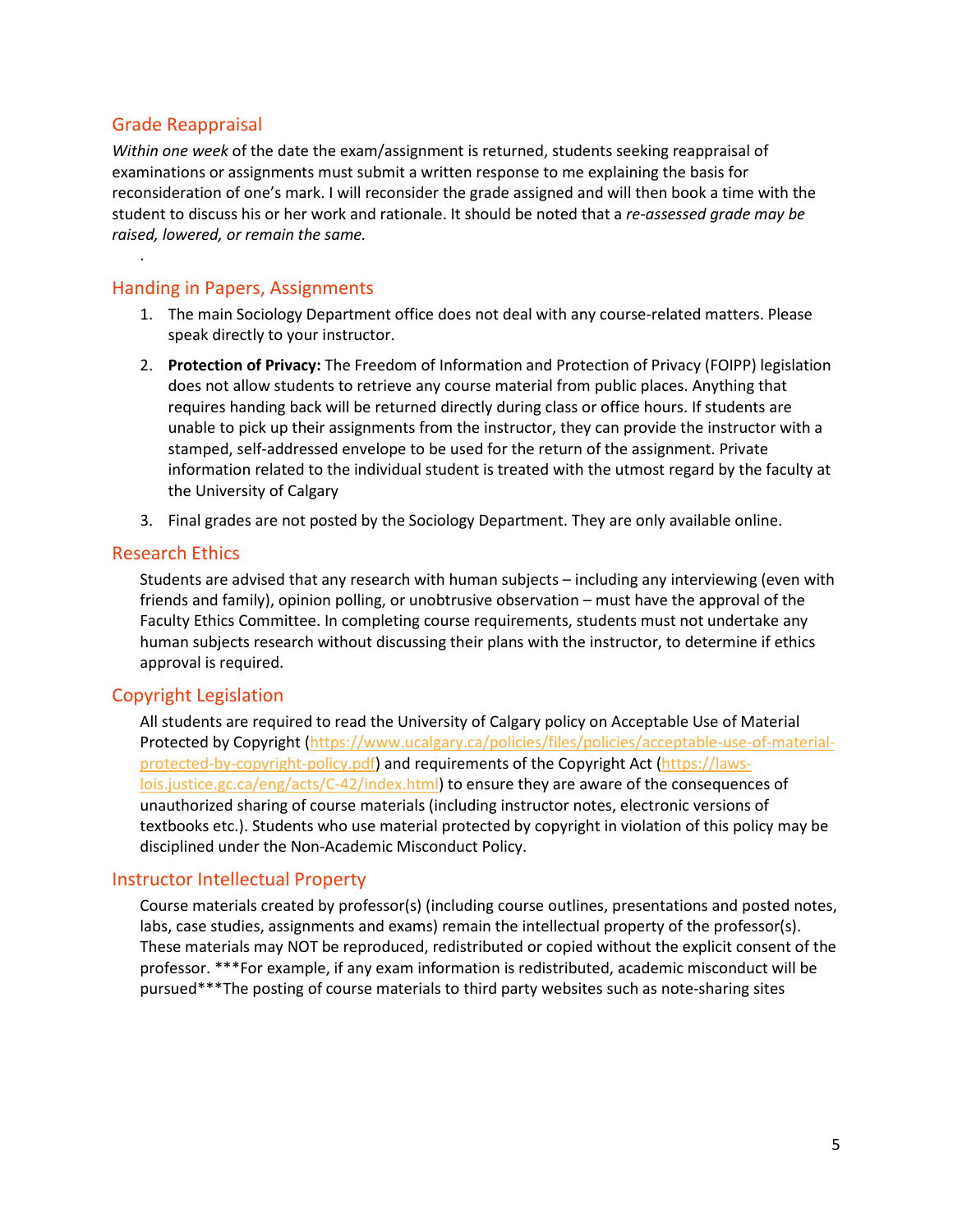without permission is prohibited. Sharing of extracts of these course materials with other students enrolled in the course at the same time may be allowed under fair dealing.

### Recording of Lectures

Note that the audio or video recording of lectures and taking screengrabs of PowerPoint slides during the lecture are not permitted without explicit authorization. The non-authorized media recording of lectures is inconsistent with the Code of Conduct and may result in discipline in accordance with the Student Non-Academic Misconduct Policy and Procedure. For more information click here: [https://www.ucalgary.ca/policies/files/policies/non-academic-misconduct](https://www.ucalgary.ca/policies/files/policies/non-academic-misconduct-policy.pdf)[policy.pdf.](https://www.ucalgary.ca/policies/files/policies/non-academic-misconduct-policy.pdf)

#### Sharing of Lecture Notes and Exam Questions

Note that publicly sharing lectures notes and exam questions on 3rd party sites such as OneClass, StudyBlue, Quizlet, Course Hero, etc. is not permitted. If you wish to use these helpful studying tools, make sure you adjust your privacy settings accordingly. Any violations are subject to investigation under the UofC Student Non-Academic Misconduct Policy. For more information, click here[:https://www.ucalgary.ca/policies/files/policies/non-academic-misconduct-policy.pdf.](https://www.ucalgary.ca/policies/files/policies/non-academic-misconduct-policy.pdf)

## Academic Misconduct

Please refer to the website listed below for information on University of Calgary policies on Plagiarism/Cheating/Other Academic Misconduct:

<http://www.ucalgary.ca/pubs/calendar/current/k.html>

## Absences and Deferrals

Students who are absent from the midterm exam should inform their instructors as soon as possible. If the reason provided for the absence is acceptable, instructors may decide that the weight of the missed midterm exam will be applied to the final exam. For example, if the absence is deemed acceptable, then the weight of the midterm (20%) will be carried over to the final. This means the final exam will be worth 45% of the final course grade. Deferred midterm exams will not be accommodated for this course.

**Deferred Final Exam Form:** Please note that requests to defer a Registrar scheduled final exam are dealt with through the Registrar's Office.

**Deferred Term Work Form:** Deferral of term work past the end of a term requires a form to be filled out. More information about deferred term work is provided by the Registrar.

Once an extension date has been agreed between instructor and student, the form should be forwarded to the Faculty of Arts Program Information Centre for approval by an Associate Dean (Students).

## Academic Accommodation

Students seeking an accommodation based on disability or medical concerns should contact Student Accessibility Services; SAS will process the request and issue letters of accommodation to instructors. For additional information on support services and accommodations for students with disabilities, visit www.ucalgary.ca/access/. Students who require an accommodation in relation to their coursework based on a protected ground other than disability should communicate this need in writing to their Instructor. The full policy on Student Accommodations is available at: <http://www.ucalgary.ca/policies/files/policies/student-accommodation-policy.pdf>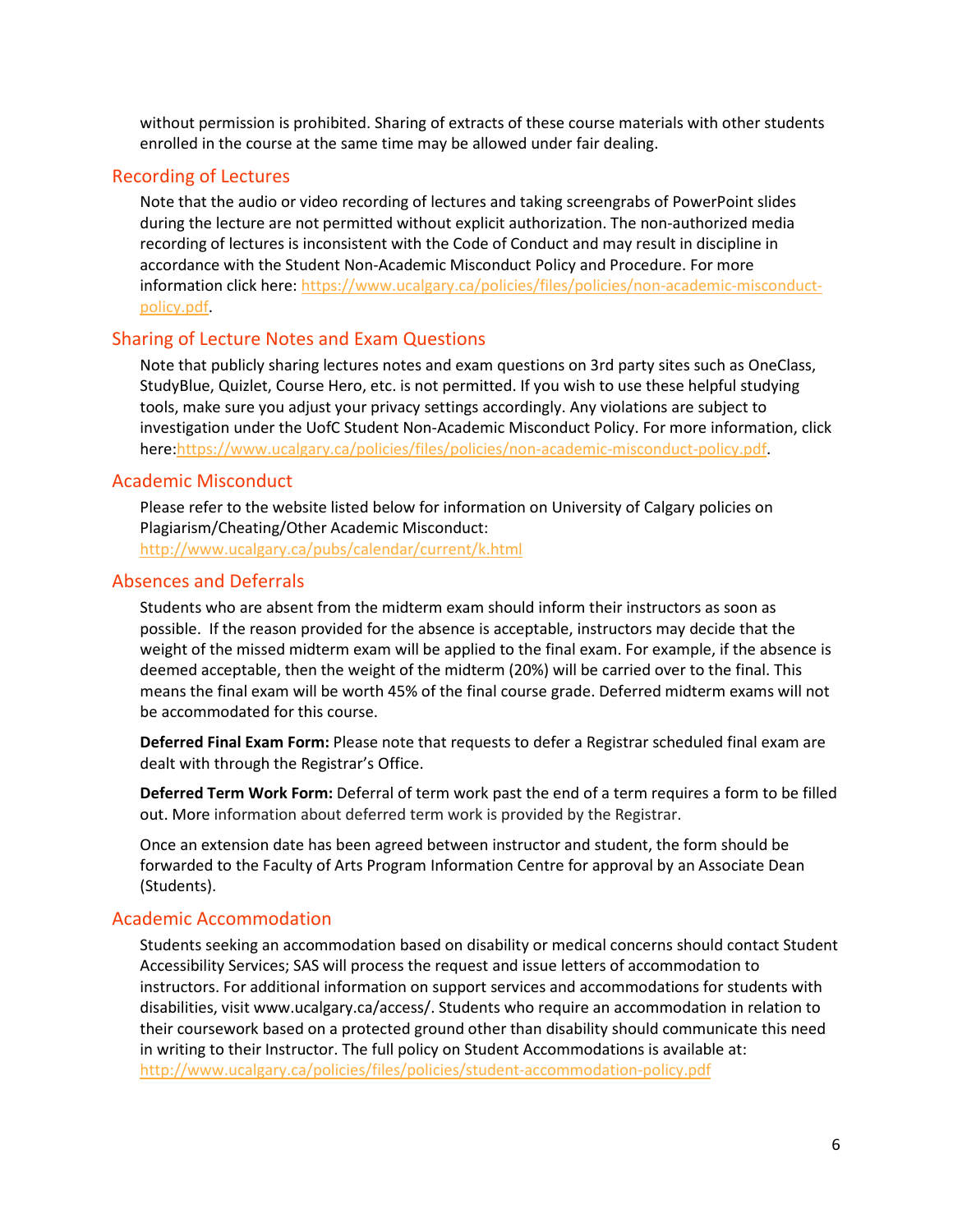Students needing an Accommodation based on a Protected Ground other than Disability, should communicate this need, preferably in writing, to the course instructor.

## Libraries & Cultural Resources

To contact your librarian or find out about the resources and services available to sociology students go to the Sociology Library guide[: https://library.ucalgary.ca/guides/sociology](https://library.ucalgary.ca/guides/sociology) To access the main Library website go to: [https://library.ucalgary.ca](https://library.ucalgary.ca/)

## Wellness and Mental Health Resources

The University of Calgary recognizes the pivotal role that mental health plays in physical health, social connectedness and academic success, and aspires to create a caring and supportive campus community where individuals can freely talk about mental health and receive support when needed. We encourage you to explore the excellent mental health resources available throughout the university community, such as counselling, self-help resources, peer support or skills-building available through Student Wellness Services (Room 370 MacEwan Student Centre, [https://www.ucalgary.ca/wellness-services/services/mental-health-services\)](https://www.ucalgary.ca/wellness-services/services/mental-health-services) and the Campus Mental Health Strategy [\(http://www.ucalgary.ca/mentalhealth/\)](http://www.ucalgary.ca/mentalhealth/).

## Student Success Centre

The Student Success Centre provides services and programs to ensure students can make the most of their time at the University of Calgary. Our advisors, learning support staff, and writing support staff assist students in enhancing their skills and achieving their academic goals. They provide tailored learning support and advising programs, as well as one-on-one services, free of charge to all undergraduate and graduate students. For more information visit: <https://www.ucalgary.ca/student-services/student-success>

## Student Ombuds Office

The Student Ombuds Office supports and provides a safe, neutral space for students. For more information, please visit www.ucalgary.ca/ombuds/ or emai[l ombuds@ucalgary.ca.](file://trifs1.uc.ucalgary.ca/SOCI/Admin/07_Course%20Outlines/ombuds@ucalgary.ca)

## Student Union (SU) Information

The SU Vice-President Academic can be reached at (403) 220-3911 or [suvpaca@ucalgary.ca;](file://trifs1.uc.ucalgary.ca/SOCI/Admin/07_Course%20Outlines/suvpaca@ucalgary.ca) Information about the SU, including elected Faculty Representatives, can be found here: [https://www.su.ucalgary.ca.](https://www.su.ucalgary.ca/)

#### Emergency Evacuation/Assembly Points

Assembly points for emergencies have been identified across campus. Assembly points are designed to establish a location for information updates from the emergency responders to the evacuees; from the evacuated population to the emergency responders. For more information, see the University of Calgary's Emergency Management website:

[https://live-risk.ucalgary.ca/risk/emergency-management/evac-drills-assembly](https://live-risk.ucalgary.ca/risk/emergency-management/evac-drills-assembly-points/assembly-points)[points/assembly-points](https://live-risk.ucalgary.ca/risk/emergency-management/evac-drills-assembly-points/assembly-points)

#### **Safewalk**

Campus security will escort individuals, day or night, anywhere on campus (including McMahon Stadium, Health Sciences Centre, Student Family Housing, the Alberta Children's Hospital and the University LRT station). Call 403-220-5333 or visit [http://www.ucalgary.ca/security/safewalk.](http://www.ucalgary.ca/security/safewalk) Use